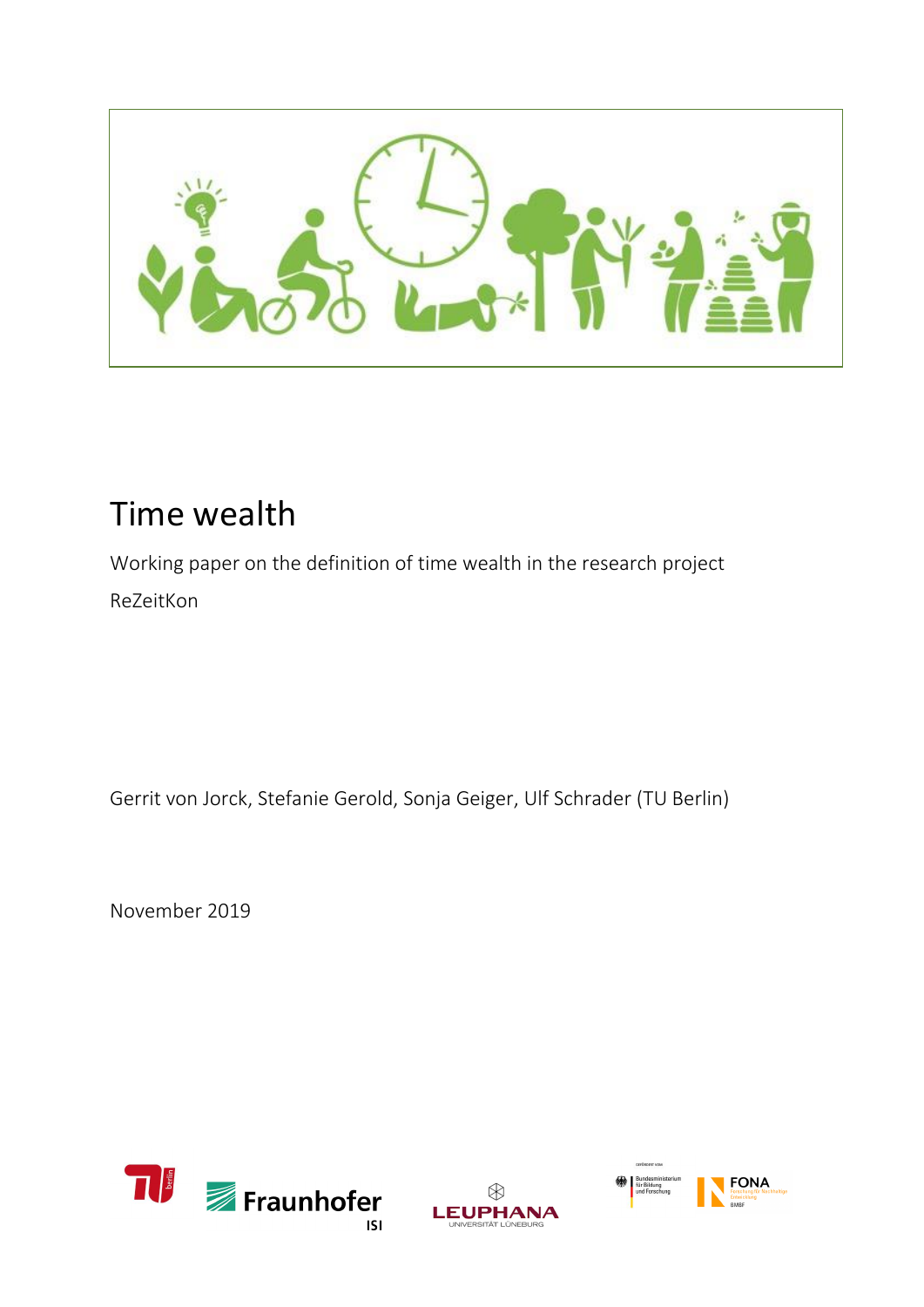

## <span id="page-1-0"></span>Abstract

In this paper, we provide a definition of time wealth for the social-ecological research project "Time Rebound, Time Wealth and Sustainable Consumption" (ReZeitKon) funded by the German Federal Ministry of Education and Research. After a general introduction to the current debate on time wealth (mainly in Germany), we provide an overview on existing definitions of time wealth. Based on this outline, we propose and explain a definition of time wealth including five dimensions: tempo, plannability, synchronisation, time sovereignty and free time.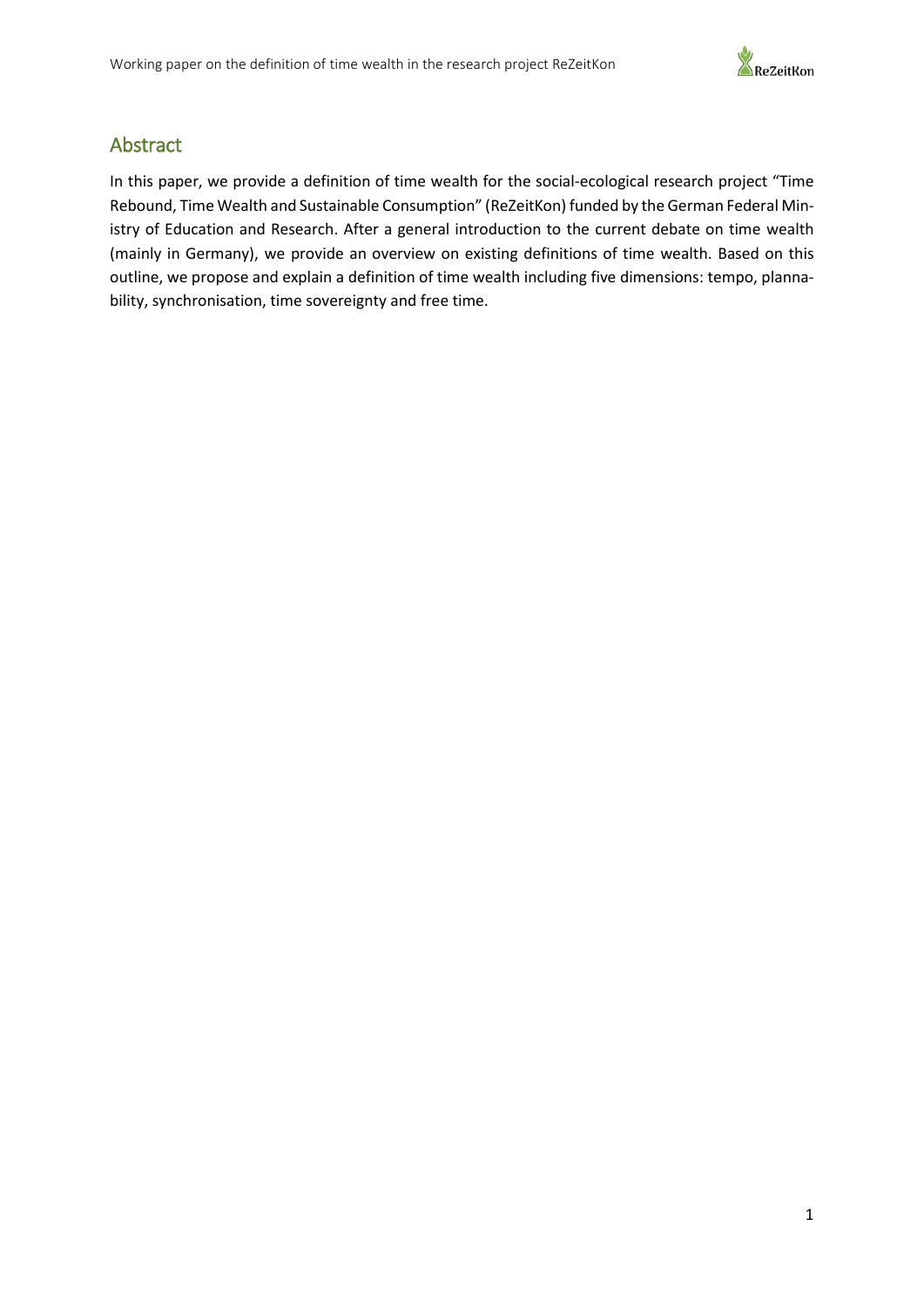

## Content

| Abstract       |                                                                    | 1 |
|----------------|--------------------------------------------------------------------|---|
| 1              | Introduction                                                       | 3 |
| $\overline{2}$ | Existing definitions of time wealth                                | 3 |
| 3              | Working definition of time wealth in ReZeitKon                     | 4 |
|                | [1] Tempo                                                          | 5 |
|                | [2] Plannability                                                   | 5 |
|                | [3] Synchronisation                                                | 5 |
|                | [4] Time sovereignty                                               | 5 |
|                | [5] Free time                                                      | 5 |
| 4              | Time wealth as a subjective and objective indicator of a good life | 6 |
| References     |                                                                    | 8 |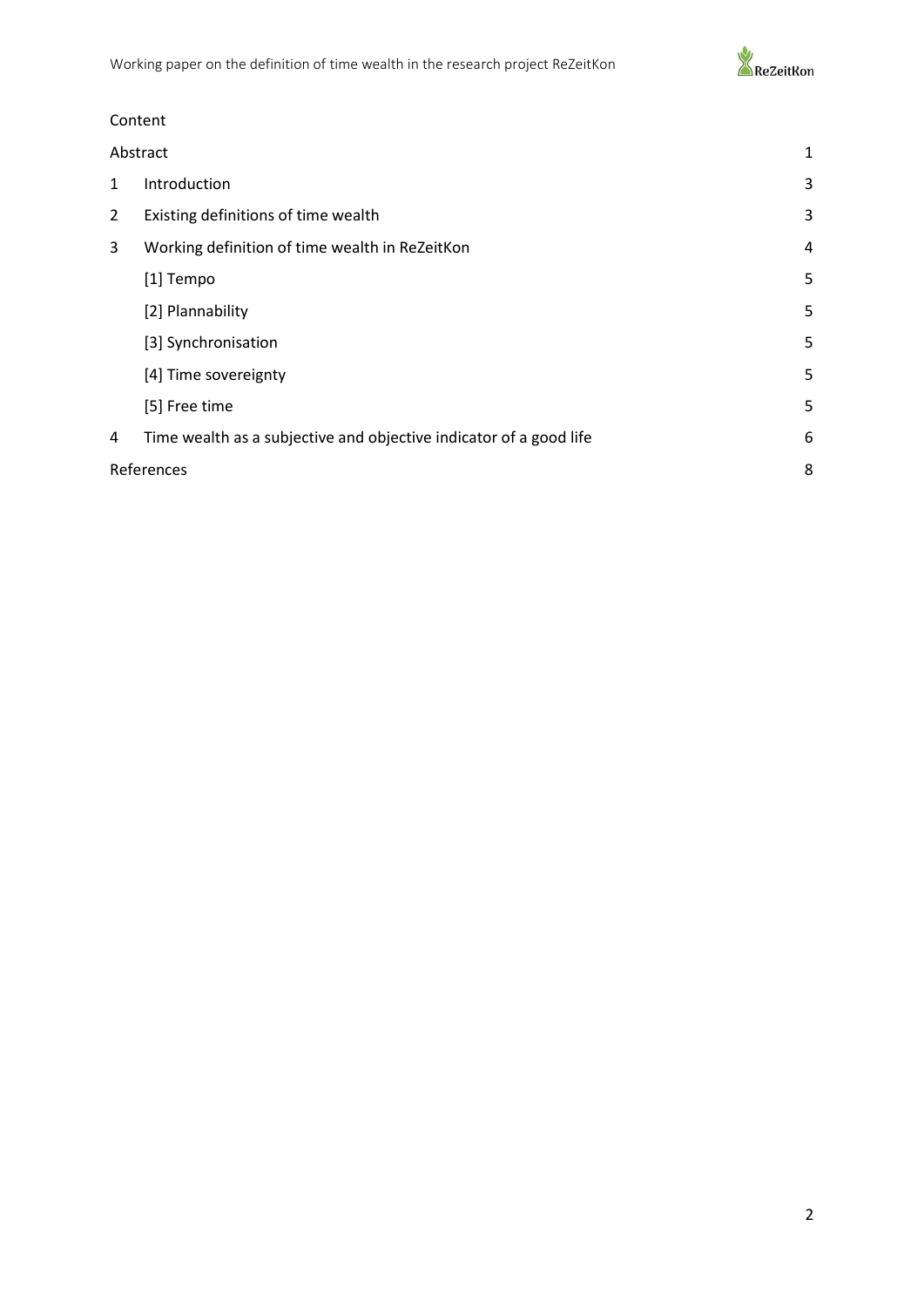

# <span id="page-3-0"></span>1 Introduction

Previous work on time use and sustainability has mainly focused on the possible positive effects of a reduction in working hours on environmental consumption (Druckman et al. 2012; Hayden 1999; Kallis et al. 2013; King & van den Bergh 2017; Knight et al. 2013; Paech 2012; Reisch & Bietz 2014; Rosnick & Weisbrot 2007). From a macroeconomic perspective, a lower work volume goes hand in hand with a lower level of production, income, consumption and thus also resource use, all other factors held constant. Since rising productivity makes economic growth necessary in order to avoid an increase in unemployment, a reduction in working hours could reduce this growth pressure, thereby contributing to ecological relief. If a reduction in working hours at the individual level is accompanied with a loss of income, consumption and thus resource use might decrease. Productivity gains channelled into shorter working hours instead of higher incomes could also interrupt the so-called work-and-spend cycle (Schor 1993). This describes a situation in which employees are dependent on long working hours to maintain their level of consumption, which in turn creates additional consumption, for example in the form of compensatory consumption or time-efficient consumption. In addition, positive ecological effects are also conceivable as a result of more free time (Devetter & Rousseau 2011; Reisch 2001; Reisch & Bietz 2014; Schor 2005, 2016). This assumes that a sustainable lifestyle requires a certain amount of free time (e.g. for environmentally friendly mobility, informed purchasing decisions, repair work, collaborative consumption or greater self-sufficiency).

The strong focus on the expansion of free time, however, is criticized by some. Foster, for example, stresses the importance of meaningful work and the quality of work (Foster 2017). Rinderspacher (2017) also argues that a reduction in working hours does not necessarily result in a sustainable lifestyle. In particular, it would be problematic to consider all employees equally. Rinderspacher argues to rather take into consideration the specific working conditions regarding their ecological effects. In addition, a greater amount of free time can also have negative environmental effects, in case the additional free time is used for resource-intensive consumption (Buhl 2016; Buhl & Acosta 2016; Druckman et al. 2012; Jalas 2002). These aspects suggest that the previously dominant focus on working-time reduction might be too narrow.

# <span id="page-3-1"></span>2 Existing definitions of time wealth

Rinderspacher contrasts the focus on shorter working hours with the concept of time wealth ("Zeitwohlstand"), which he defines based on four dimensions: "sufficient time, sufficient common time, self-determined time, as uncondensed as possible" (Rinderspacher 2012: 21; own translation). This concept focuses less on a quantitative increase in leisure time, but rather on a different qualitative perspective on time, both regarding work time and other spheres of life.

Claassen (2012) advocates a double sufficientarian standard that defines both a minimum and a maximum amount of time for various socially necessary activities. The lower limit considers that work – understood more broadly as socially necessary activities – also creates social wealth and thus requires a certain minimum of work performed. On an individual level, an excessive expansion of free time can also undermine the time sovereignty of others. The upper limit should ensure that working time does not increase indefinitely as a result of a "tyranny of workaholics" in order to ensure a certain amount of free time.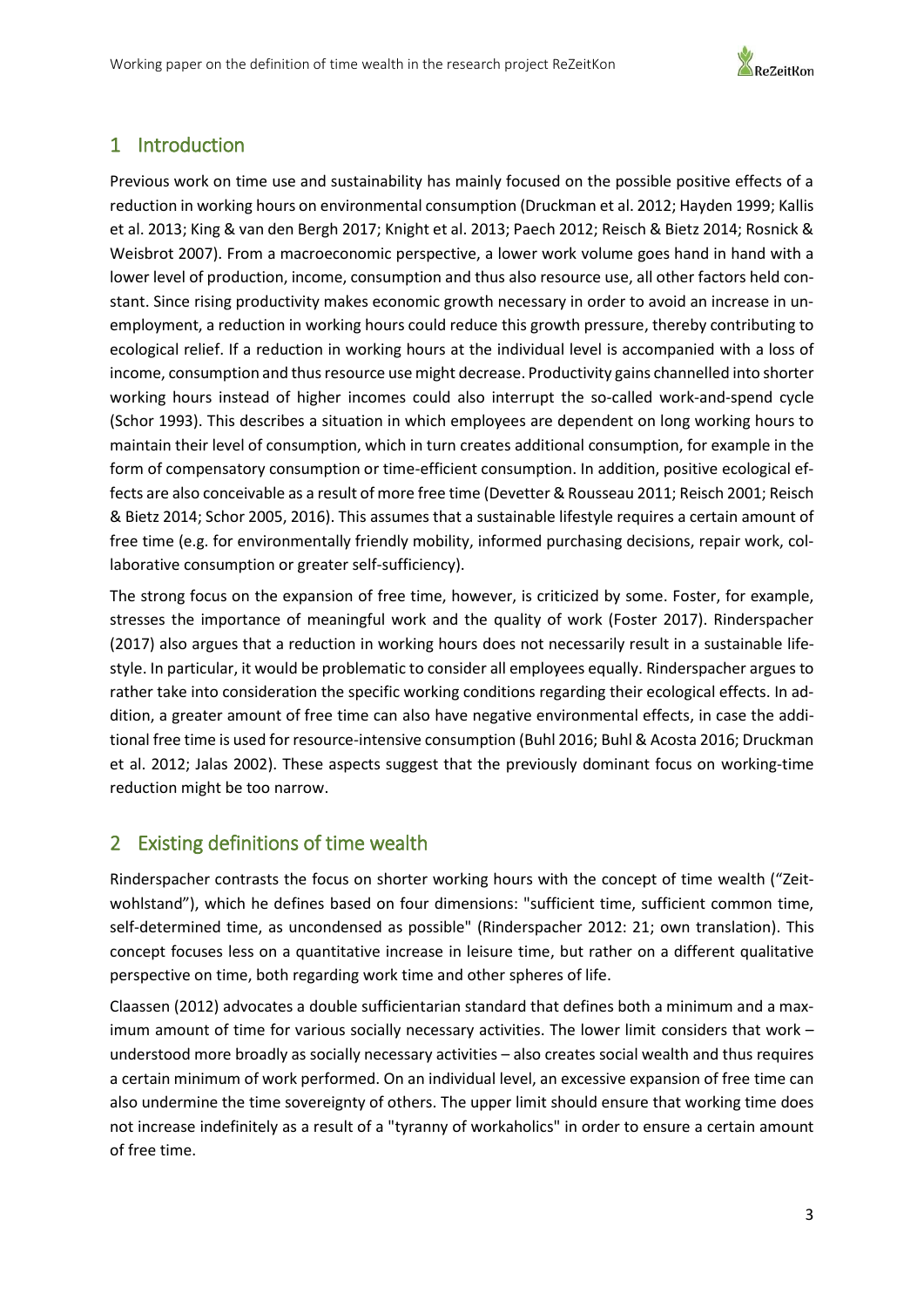

Reisch mentions a chronometric dimension (duration), a chronological dimension (time situation) as well as time sovereignty as necessary conditions for determining individual time wealth (Reisch 2002). With reference to Scherhorn (1995), "it is those living in time wealth who can decide for themselves on their temporal lifestyle, because based on material security, one has sufficient time per activity – at the right moment, according to one's own social and biological rhythms" (Scherhorn according to Reisch & Bietz 2014: 45 f.; own translation).

Mückenberger approaches the concept of time wealth from two angles: On the one hand, time wealth is obstructed by the fact that individual or collective time use is not self-determined, socially excluding and structurally unequally distributed between groups of persons. In contrast, time wealth is characterized by the possibility of collective times with others as well as sufficient time for oneself (leisure, education, sport, etc.) (Mückenberger 2002). Garhammer also stresses the relevance of plannability and the feeling of security for temporal wealth, which can be established through temporal institutions such as normal employment relationships (Garhammer 2002).

While the literature mentioned so far deals primarily with time wealth on a conceptual level, Kasser and Sheldon (2009) provide an empirical analysis on the connection between time and life satisfaction. The authors show that "time affluence", understood as sufficient time for oneself and an appropriate pace, positively influences subjective well-being. In their empirical studies they found that more time for oneself also increases the well-being of those with more accelerated lifestyles. Time wealth therefore seems to benefit not only people with decelerated lifestyles but contributes to well-being in general.

# <span id="page-4-0"></span>3 Working definition of time wealth in ReZeitKon

In the light of the existing debate, we are following the definition of Rinderspacher (2012), which we extend by the aspect of plannability mentioned by Garhammer (2002). For the project ReZeitKon, we thus propose the following definition of time wealth:

Time wealth means

1] sufficient time per activity (tempo) with

2] a sufficiently stable horizon of expectation (plannability) and

3] satisfactory coordination of different timing requirements (synchronisation) under

4] sufficiently self-determined conditions (time sovereignty) and

5] a reasonable amount of free time (free time).

By determining a "sufficient" pace, a "sufficiently" stable horizon of expectation, "satisfactory" coordination of temporal requirements, "sufficiently" self-determined conditions and a "reasonable" amount of free time, a perspective of time wealth emerges that advocates a sufficient use of time. Instead of using time as efficiently as possible, time wealth means using time sufficiently, i.e. asking for the appropriate extent. This does not always mean deceleration, but a better adaptation to the respective rhythms of the fellow world, the environment and the inner world (Reheis 2019). In the following we will briefly discuss the five dimensions of our definition of time wealth: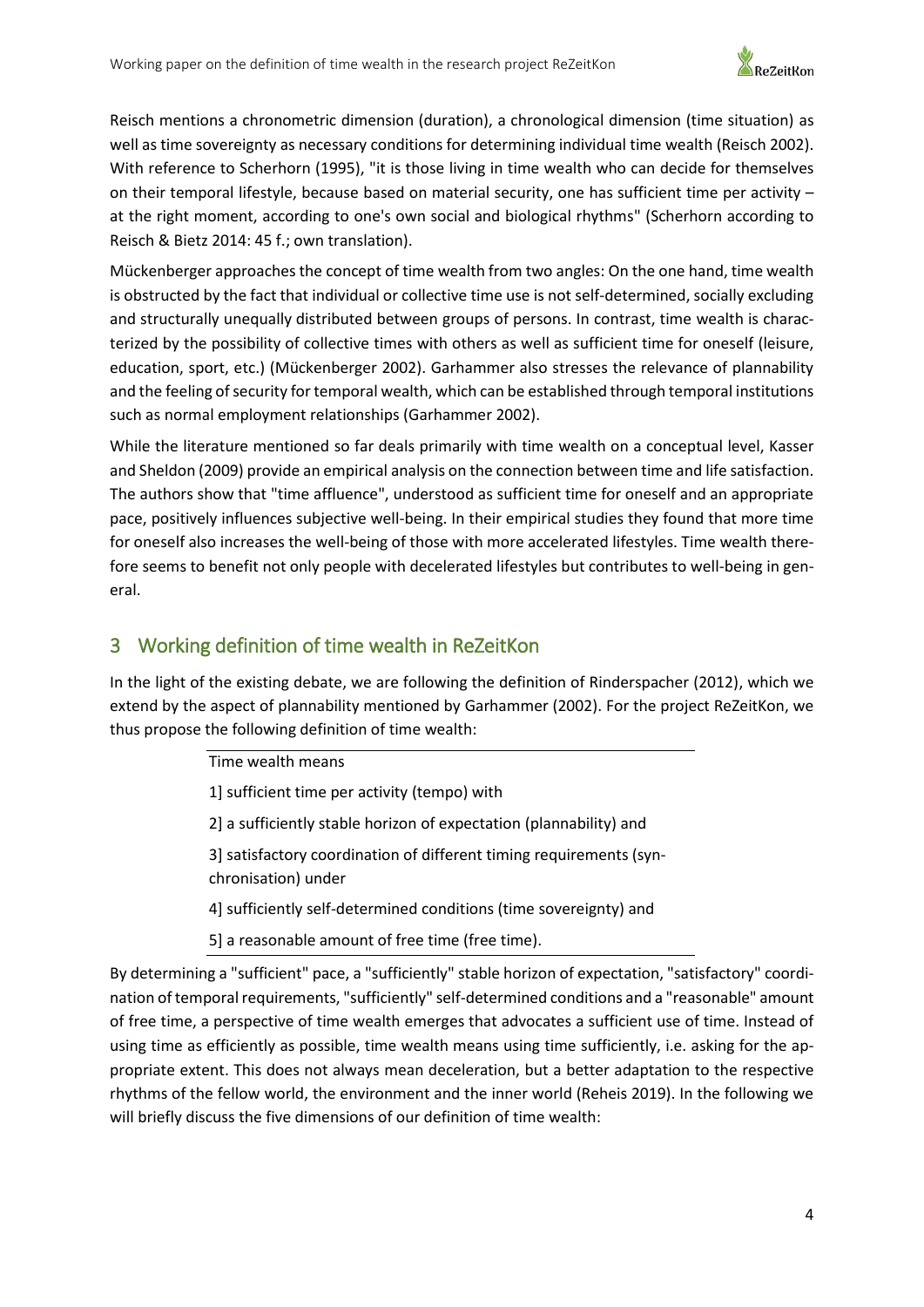

#### [1] Tempo

<span id="page-5-0"></span>Physically, tempo describes the ratio of a distance covered within a certain time. It therefore increases when either the distance covered increases while keeping time constant or the same distance is covered in a shorter time. Applied to everyday life, Rosa understands the pace of life as the "number of episodes of action or experience per unit of time" (Rosa 2014: 27; own translation). This dimension of time wealth can, for example, be measured by indicators such as subjectively perceived lack of time, or time pressure at work, leisure or school. Objectively, the tempo of the working environment could refer to working intensity, measured by countable units per working hour (piecework, clients in social work) or the teaching content per school year in the field of education (e.g. debate on shortening high school time from 9 to 8 years in Germany).

#### [2] Plannability

<span id="page-5-1"></span>By plannability, we understand sufficiently stable horizons of expectation regarding time processes in the future. These include both long-term and short-term horizons in professional and private life. In work life, indicators of employment security (e.g. fear about job loss, fixed-term employment contracts) or early information about changes in work procedures as well as availability outside normal working hours can be used to measure plannability. For private life, stable horizons of expectation are reflected in family status, the duration of social relationships or the family constellation. Relevant expectation horizons can become unstable as a result of modern means of communication such as smartphones, as short-term changes in appointments become more common.

#### [3] Synchronisation

<span id="page-5-2"></span>The dimension of synchronisation refers to the possibility of synchronising different spheres of life such as work, family, unpaid work or leisure time with each other and with one's own biological, social and natural rhythms. A satisfying synchronisation also includes the chance to participate in collective rhythms such as free weekends. For a satisfying synchronisation, the timing of work (e.g. at night or on weekends) or the compatibility of work and private life could be decisive. The satisfying synchronisation of external temporal requirements with the biological chronotype of people, i.e. the times of peak performance over the course of the day (Nowack & van der Meer 2013), could be measured by comparing it with the actual timing of work or school time.

#### [4] Time sovereignty

<span id="page-5-3"></span>In general, time sovereignty is understood as the self-determined use of one's own time. Regarding working time, the Federal Ministry of Labour and Social Affairs defines this term as the possibility of determining the duration and situation of one's own working time. (Federal Ministry of Labour and Social Affairs 2016). Time sovereignty should also include the ability to influence the speed at which time is used. Regarding work, this dimension can be measured e.g. as the extent to which workers have a say in determining the amount of work, working time (timing, shift, flexibility) or the work schedule (breaks, sequence of activities). A distinction should be made between individual and collective forms of time sovereignty, the latter including e.g. so-called time councils, in which different time requirements are negotiated. Regarding time sovereignty outside of work, subjective indicators such as the satisfaction with one's own time use could be used. One should also consider the possibilities for shaping the time requirements of care activities. For school life, time sovereignty might include flexible starting times for pupils or optional courses.

#### [5] Free time

<span id="page-5-4"></span>Our understanding of free time refers to the time that we can freely dispose of. According to Goodin et al. (2008), this is the time that remains after deducting the necessary time for gainful employment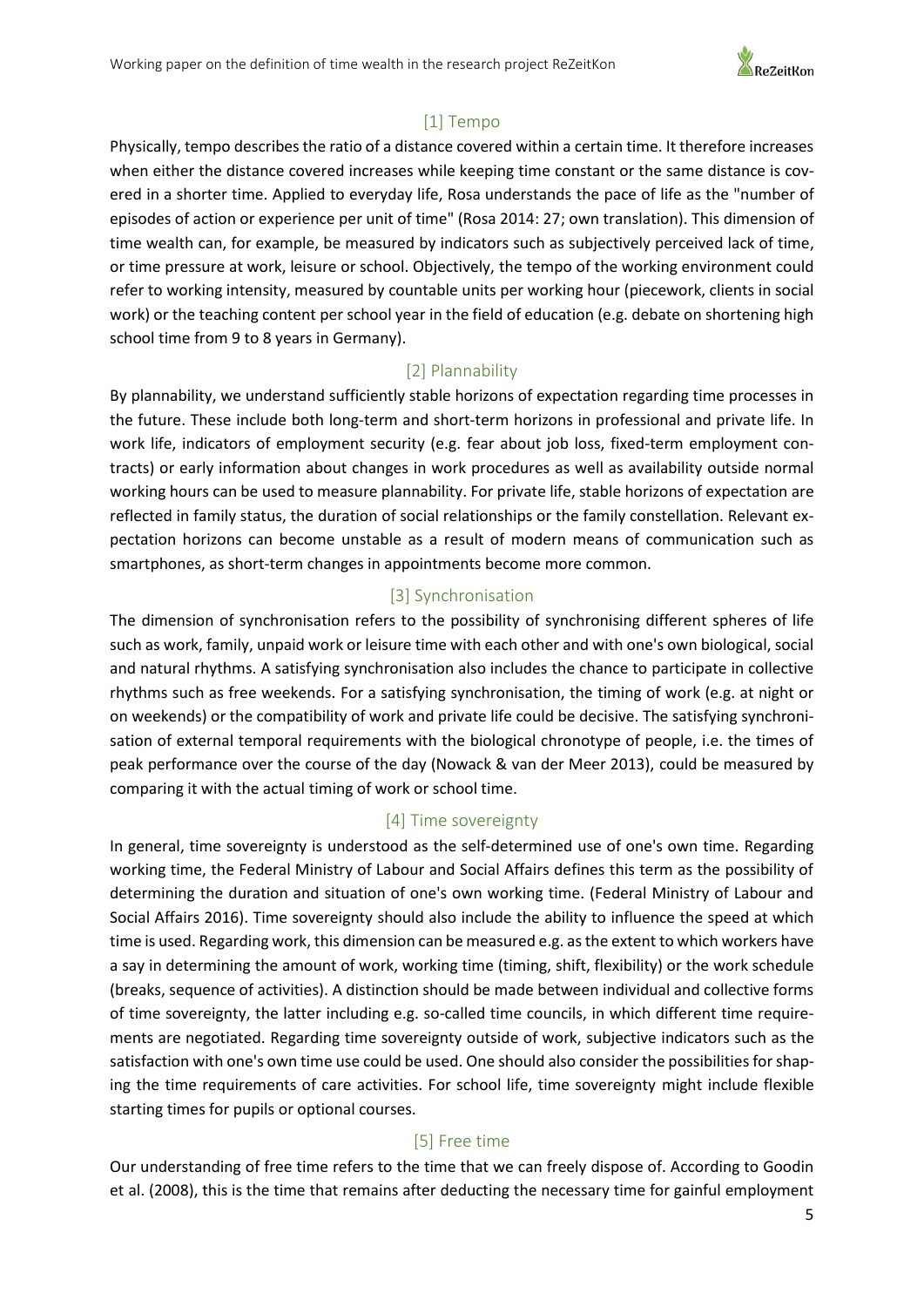

(financial necessity), unpaid work (social necessity) and personal care (biological necessity). In practice, however, social norms and legal framework conditions (e.g. employment contracts) often make it difficult to work only those hours that are theoretically necessary. Free time, which is not accompanied by any obligatory tasks, is also an important prerequisite for leisure. Important indicators for free time are the amount of gainful employment (incl. the length of holidays), care duties (e.g. raising children or caring for others), personal care and the resulting amount of free time. School periods (weekly periods, including holidays), family commitments and voluntary leisure activities can be relevant indicators for pupils. The subjective perception of not having enough time for friends, family, hobbies, voluntary work or social contacts might also apply here for different age groups.

#### Interactions between the various dimensions of time wealth

The five dimensions of time wealth as discussed above are interrelated in many ways. Frist of all, a certain amount of free time is regarded as a key prerequisite for carrying out activities at an appropriate pace, for a sovereign temporal lifestyle and for synchronising different spheres of life. Holding free time constant, the expansion of one area of activity increases the tempos in the other, if activities are not completely cancelled or outsourced to third parties, which in turn places new synchronisation requirements. Furthermore, plannability, time sovereignty and synchronisation are interdependent: the more difficult it is to predict future activities and the less sovereign one is in planning one's time, the more difficult it is to synchronise different spheres of life. This is especially true if there is little free time as a buffer.

Individuals are embedded in a "network of time" within their everyday way of life (Herrmann 2009; Rinderspacher 1988). An individual's own time, such as his/her chronobiology or his/her respective time preferences, are interrelated to the time requirements of the working environment, the household or even society and nature. The adaptation process between these different time requirements can also lead to time conflicts (Nowotny 2012). In addition to different socio-economic conditions, also collective temporal infrastructures influence time wealth. Such temporal infrastructures include, for example, legislation on opening hours, Sundays and public holidays, the number of public holidays, overtime regulations, school start times, public transport operating hours or cultural customs (e.g. sleeping times). These temporal infrastructures often create an institutionalised, collective rhythm of life and "temporal biotopes" in which time wealth can be experienced together. At the same time, they reduce the synchronisation effort between different temporal requirements (Rinderspacher et al. 1987). Based on the empirical investigations within the framework of the ReZeitKon project, recommendations for action and policy advice will be developed concerning the extent to which these temporal framework conditions can be adapted in order to promote time wealth.

# <span id="page-6-0"></span>4 Time wealth as a subjective and objective indicator of a good life

According to Zapf (1984), who proposed four different welfare positions, these positions can also be distinguished for time wealth, depending on the relationship between objective (temporal) living conditions and subjective (temporal) well-being: On the one hand, one can imagine a state of **well-being** in which good objective temporal living conditions meet a high subjective temporal well-being. This state could clearly be described as time wealth. In contrast, a state of **deprivation** is characterized by both low objective conditions and low levels of subjective well-being. This state could be understood as time poverty. However, one could also identify a state of **adaptation**, in which a high level of subjective temporal well-being exists despite poor objective temporal conditions. In a state of **dissonance**,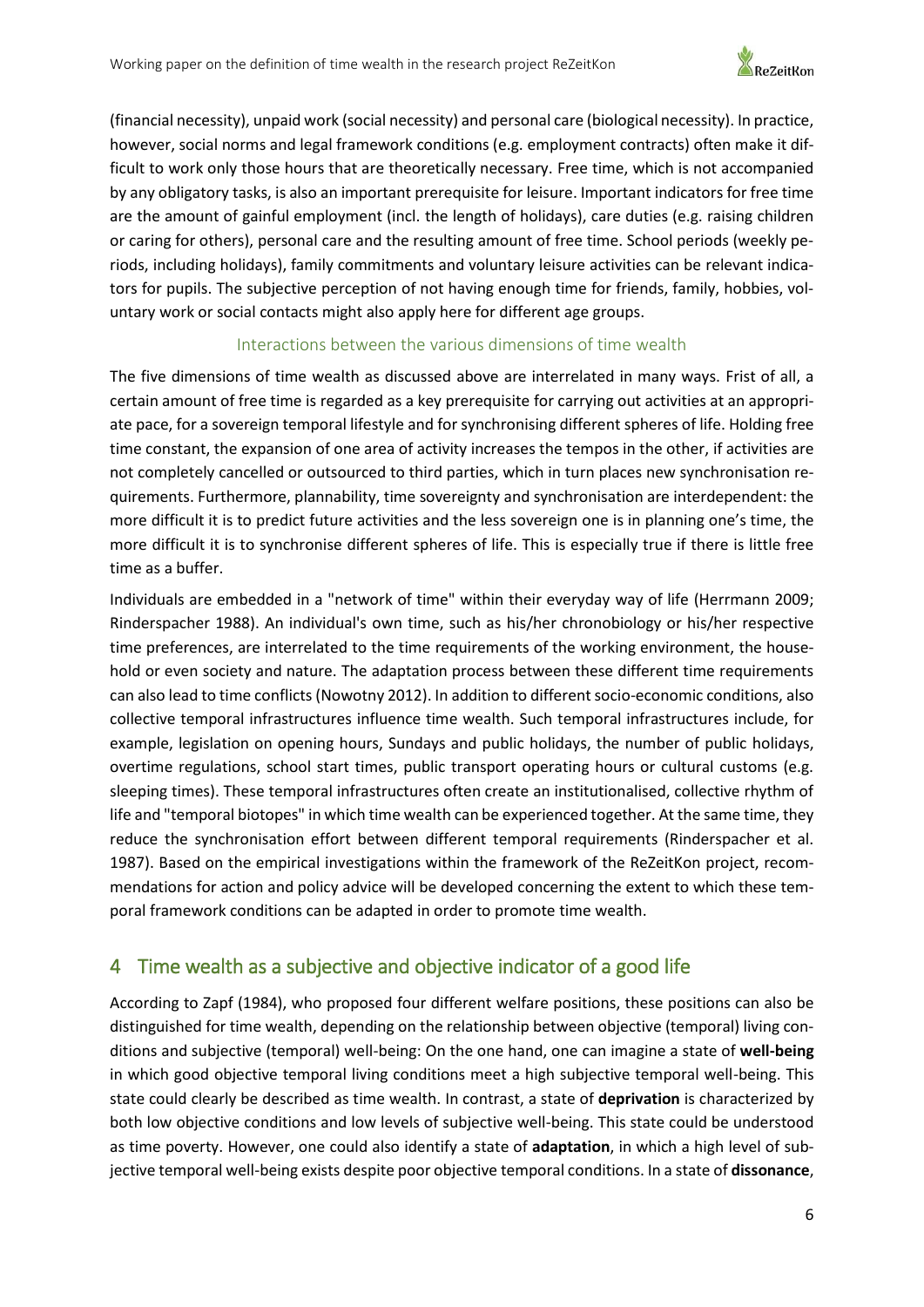

good objective temporal conditions go hand in hand with low levels of subjective temporal well-being. It is subject to empirical investigation under which conditions good objective temporal conditions are not accompanied by subjective temporal well-being, or how subjective temporal well-being can be achieved despite poor objective temporal conditions. Whether good objective temporal conditions go hand in hand with a high subjective temporal well-being depends, of course, on further circumstances such as material wealth, freedom, social security, inclusion and competence in shaping time (Hatzelmann & Held 2010; Herrmann 2009).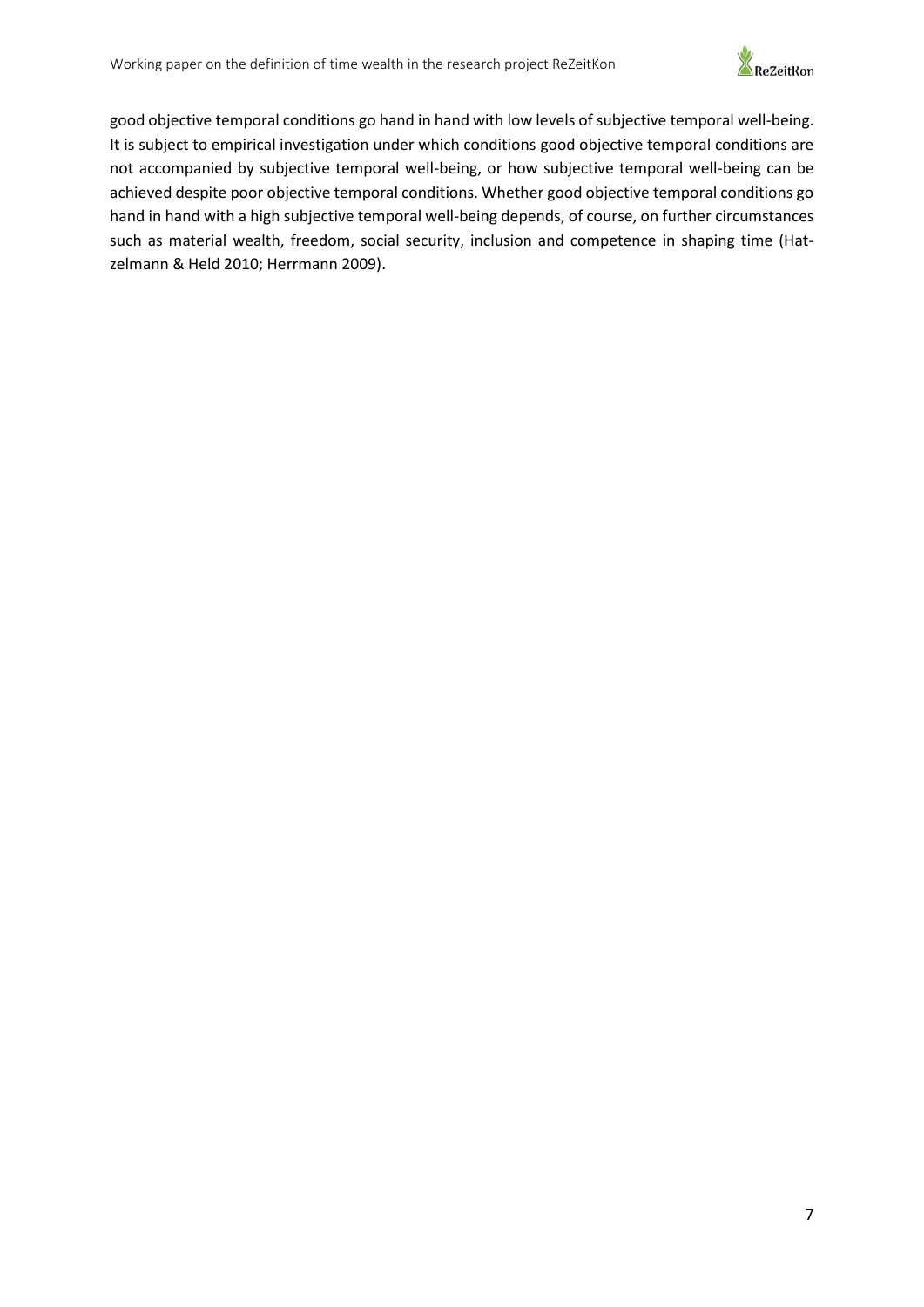

## <span id="page-8-0"></span>References

- Buhl, J., 2016: Rebound-Effekte im Steigerungsspiel. Zeit- und Einkommenseffekte in Deutschland. Baden-Baden: Nomos.
- Buhl, J. & J. Acosta, 2016: Work less, do less? Working time reductions and rebound effects. Sustainability Science 11: 261–276.
- Devetter, F.-X. & S. Rousseau, 2011: Working Hours and Sustainable Development. Review of Social Economy 69: 333–355.
- Druckman, A., I. Buck, B. Hayward & T. Jackson, 2012: Time, gender and carbon. A study of the carbon implications of British adults' use of time. Ecological Economics 84: 153–163.
- Federal Ministry of Labour and Social Affairs, 2016: Wertewelten Arbeiten 4.0.
- Foster, J.B., 2017: The Meaning of Work in a Sustainable Society: A Marxian View. Centre for the Understanding of Sustainable Prosperity. Essay Series on the Morality of Sustainable Prosperity 3. Guildford.
- Garhammer, M., 2002: Zeitwohlstand und Lebensqualität ein interkultureller Vergleich. S. 165–205 in: J.P. Rinderspacher (ed.), Zeitwohlstand. Ein Konzept für einen anderen Wohlstand der Nation. Berlin: Ed. Sigma.
- Goodin, R.E., J. Rice, A. Parpo & L. Eriksson, 2008: Discretionary time. A new measure of freedom. Cambridge: Cambridge University Press.
- Hatzelmann, E. & M. Held, 2010: Vom Zeitmanagement zur Zeitkompetenz. Das Übungsbuch für Berater, Trainer, Lehrer und alle, die ihre Zeitqualität erhöhen möchten. Weinheim: Beltz.
- Hayden, A., 1999: Sharing the work, sparing the planet. Work time, consumption, & ecology. London: Zed Books.
- Herrmann, A., 2009: Geordnete Zeiten? Grundlagen einer integrativen Zeittheorie. Zugl.: Münster, Univ., Diss., 2008. Münster: Westfälisches Dampfboot.
- Jalas, M., 2002: A time use perspective on the materials intensity of consumption. Ecological Economics 41: 109–123.
- Kallis, G., M. Kalush, H. O.'Flynn, J. Rossiter & N. Ashford, 2013: "Friday off". Reducing Working Hours in Europe. Sustainability 5: 1545–1567.
- Kasser, T. & K.M. Sheldon, 2009: Time Affluence as a Path toward Personal Happiness and Ethical Business Practice. Empirical Evidence from Four Studies. Journal of Business Ethics 84: 243–255.
- King, L.C. & J. van den Bergh, 2017: Worktime Reduction as a Solution to Climate Change. Five Scenarios Compared for the UK. Ecological Economics 132: 124–134.
- Knight, K.W., E.A. Rosa & J.B. Schor, 2013: Could working less reduce pressures on the environment? A cross-national panel analysis of OECD countries, 1970–2007. Global Environmental Change 23: 691–700.
- Mückenberger, U., 2002: Zeitwohlstand und Zeitpolitik. Überlegungen zur Zeitabstraktion. S. 117– 142 in: J.P. Rinderspacher (ed.), Zeitwohlstand. Ein Konzept für einen anderen Wohlstand der Nation. Berlin: Ed. Sigma.
- Nowack, K. & E. van der Meer, 2013: Are larks future-oriented and owls present-oriented? Age- and sex-related shifts in chronotype-time perspective associations. Chronobiology international 30: 1240–1250.
- Nowotny, H., 2012: Eigenzeit. Entstehung und Strukturierung eines Zeitgefühls. Frankfurt am Main: Suhrkamp.
- Paech, N., 2012: Befreiung vom Überfluss. Auf dem Weg in die Postwachstumsökonomie. München: oekom.